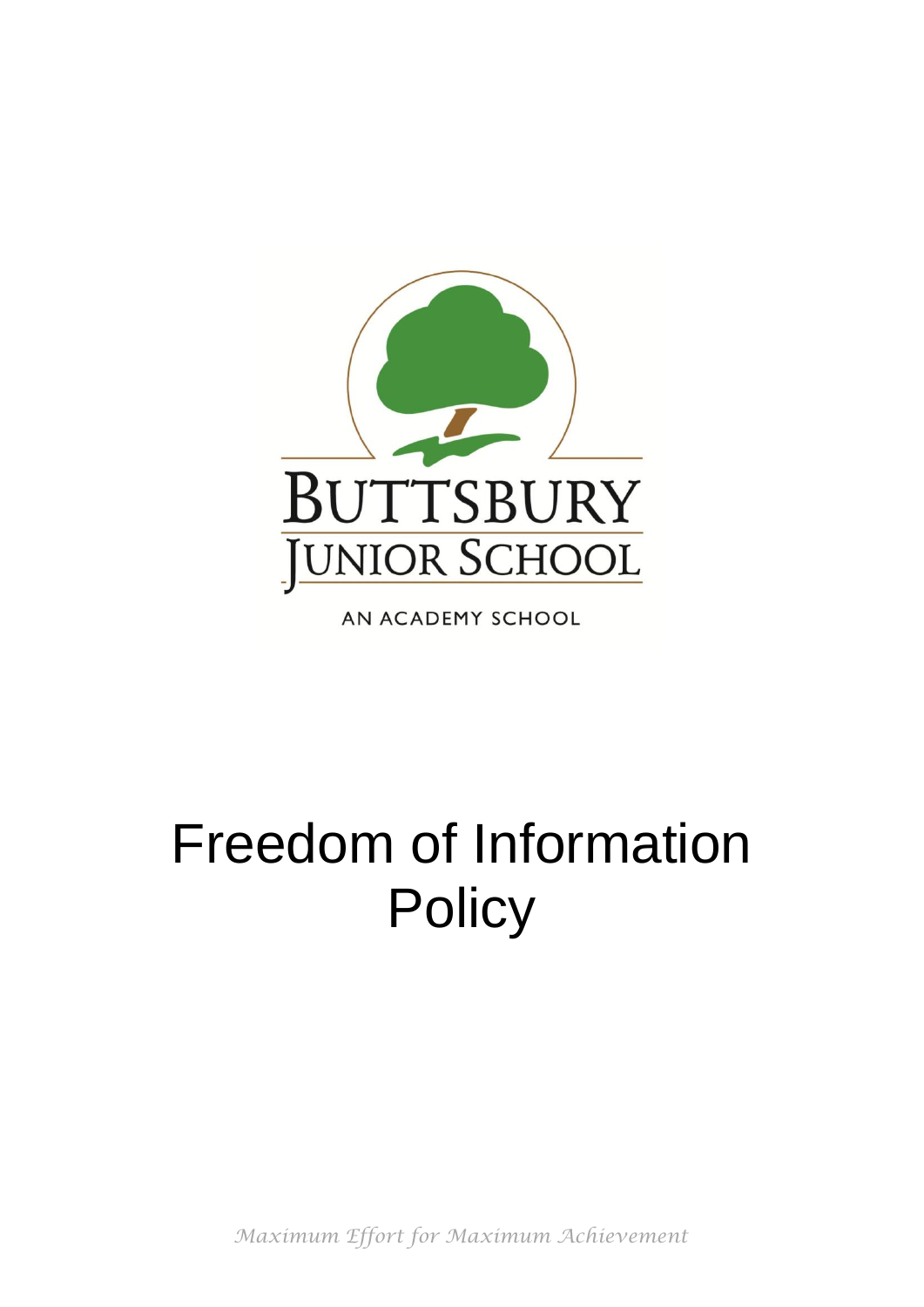

- 1. We are committed to openness and transparency in the provision of information to all persons or organisations who request it
- 2. We will provide information promptly, subject to the following conditions, which are based on our duties under the Freedom of Information Act 2000 and Data Protection Act 2018:
	- i. Copies of reference documents, such as policy statements and procedural guidance will be provided free of charge. Some publications are available on our website: [www.buttsbury-jun.essex.sch.uk](http://www.buttsbury-jun.essex.sch.uk/) and details of what information is available and where are at **Annex A**.
	- ii. We will normally confirm within five school days whether or not we hold the information you request and will either provide it promptly or within the 20 school days required by the Freedom of Information Act, or within the 40 school days as required by Data Protection Act.
	- iii. Where a request for information is made in person or over the telephone, and is reasonably straightforward, we will respond without formality. In more complex cases we will ask you to put the request in writing (letter, email or fax) to ensure that we have a clear statement of what is requested.
	- iv. Where appropriate, we will provide information in redacted (that is, edited) form, in line with any exemptions that we wish to apply under the legislation.

*Example: You ask for a document that includes details of other children besides your own. We agree to provide the document with references to other children edited out.*

- 3. If you do not accept our reasons for declining to disclose information requested you should write to the Chair of Trustees, c/o the School in the first instance. If you are not happy with their response, you may wish to contact the Information Commissioner.
- 4. Appeals should be made in writing to the Information Commissioner's office. They can be contacted at:

FOI/EIR Complaints Resolution **Information Commissioner's Office** Wycliffe House Water Lane Wilmslow **Cheshire** SK9 5AF

- 5. We may be unable to provide the information you request for any of the following reasons:
	- We do not hold the information
	- We are applying an exemption to the disclosure
- 6. If we are unable to comply with your request, we will take all reasonable steps to advise you as to how you might obtain the information elsewhere.

#### **Responsibilities**

7. The Trust Board has delegated the day-to-day responsibility for compliance with the Freedom of Information Act to the Head Teacher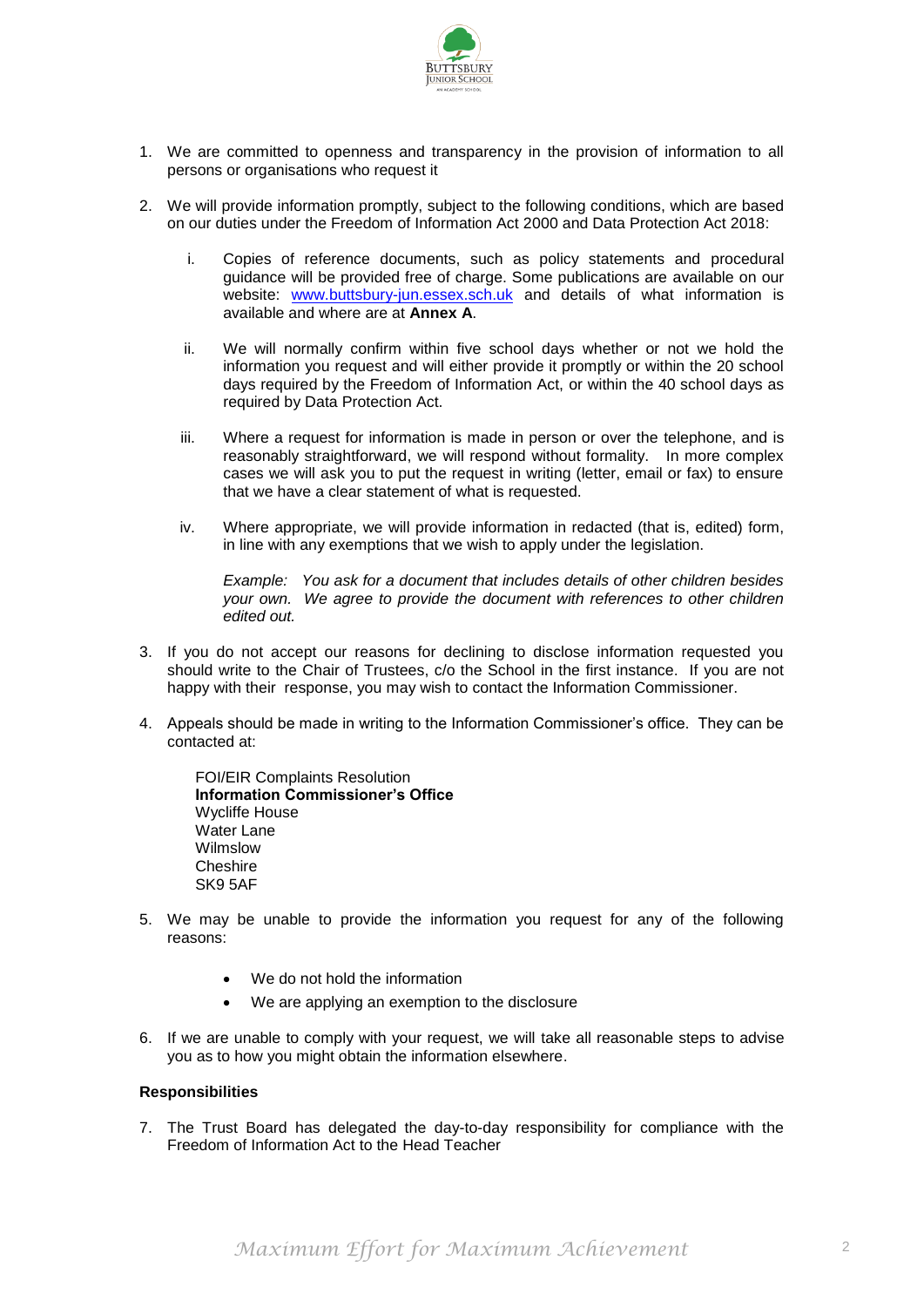

## **Requests for personal information (subject access requests)**

8. Most requests for personal information are about children's records and can be responded to promptly. They are called 'Subject Access Requests'. In more complex cases we may need more time but are still required by law to respond in full within 40 school days. Please see the school's Subject Access Request policy for further details.

#### **Monitoring and Review**

Policy Date: February 2022

Review Date: February 2025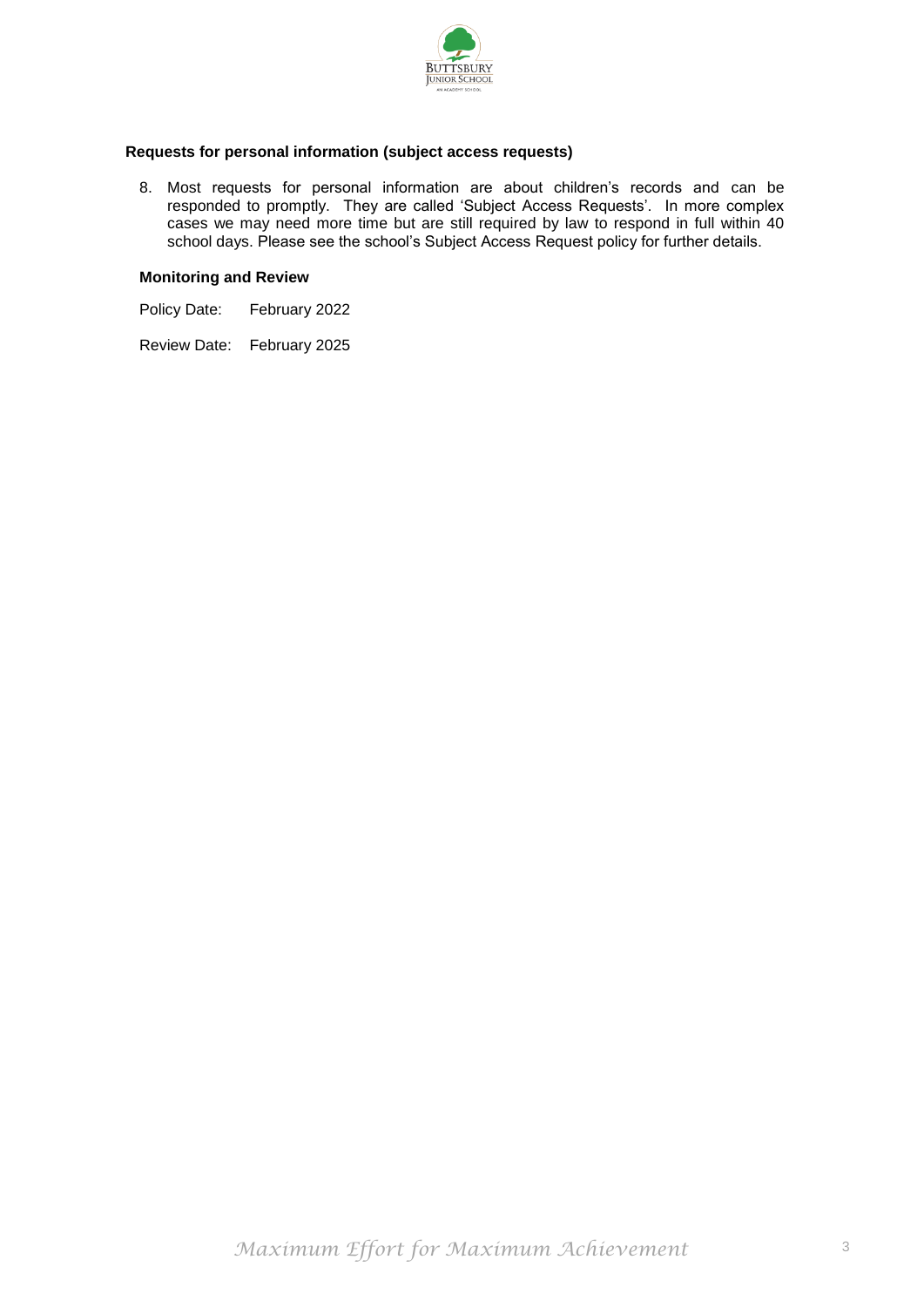

## **Annex 1**

# **Guide to information available from Buttsbury Junior School under the Freedom of Information publication scheme**

| Information to be published                         | How the information can be obtained               |
|-----------------------------------------------------|---------------------------------------------------|
| Who we are and what we do                           |                                                   |
| (Organisational information, structures, locations  | http://www.buttsbury-jun.essex.sch.uk             |
| and contacts)                                       |                                                   |
| This will be current information only               |                                                   |
| School staff and structure - names of key personnel |                                                   |
| Governing body - names and contact details of the   | http://www.buttsbury-jun.essex.sch.uk             |
| governors and the basis of their appointment        |                                                   |
|                                                     |                                                   |
| School session times, term dates and holidays       |                                                   |
| Location and contact information - address,         |                                                   |
| telephone number and website                        |                                                   |
| Contact details for the Principal and the Governing |                                                   |
| Body<br>School Prospectus and last Ofsted report    |                                                   |
| School Session times and term dates                 |                                                   |
| Performance results $-$ a link to the data on the   | http://www.education.gov.uk/cgi-                  |
| Department for Education's website                  | bin/schools/performance/school.pl?urn=            |
|                                                     | 136734                                            |
| What we spend and how we spend it                   |                                                   |
|                                                     | (hard copy and/ or website)                       |
| What our priorities are and how we are doing        |                                                   |
| How we make decisions - details of Trustee          | http://www.buttsbury-                             |
| <b>Board Meetings</b>                               | jun.essex.sch.uk/governors                        |
|                                                     |                                                   |
| <b>Admissions policy</b>                            | http://www.buttsbury-<br>jun.essex.sch.uk/general |
|                                                     |                                                   |
| Our policies and procedures                         |                                                   |
| School policies including:                          |                                                   |
| Charging and remissions policy<br>$\bullet$         |                                                   |
| Health and Safety and risk assessment               |                                                   |
| Complaints procedure<br>$\bullet$                   |                                                   |
| Staff conduct policy<br>$\bullet$                   |                                                   |
| Discipline and grievance policies<br>$\bullet$      |                                                   |
| Pay policy                                          | http://www.buttsbury-jun.essex.sch.uk             |
| Staffing structure implementation plan              |                                                   |
| Information request handling policy                 |                                                   |
| Staff recruitment policies<br>$\bullet$             |                                                   |
| Pupil and curriculum policies, including:           |                                                   |
| Home-school agreement                               |                                                   |
| Curriculum                                          |                                                   |
| Sex education                                       |                                                   |
|                                                     |                                                   |
| Special education needs                             |                                                   |
| Accessibility                                       |                                                   |
| Race equality                                       |                                                   |